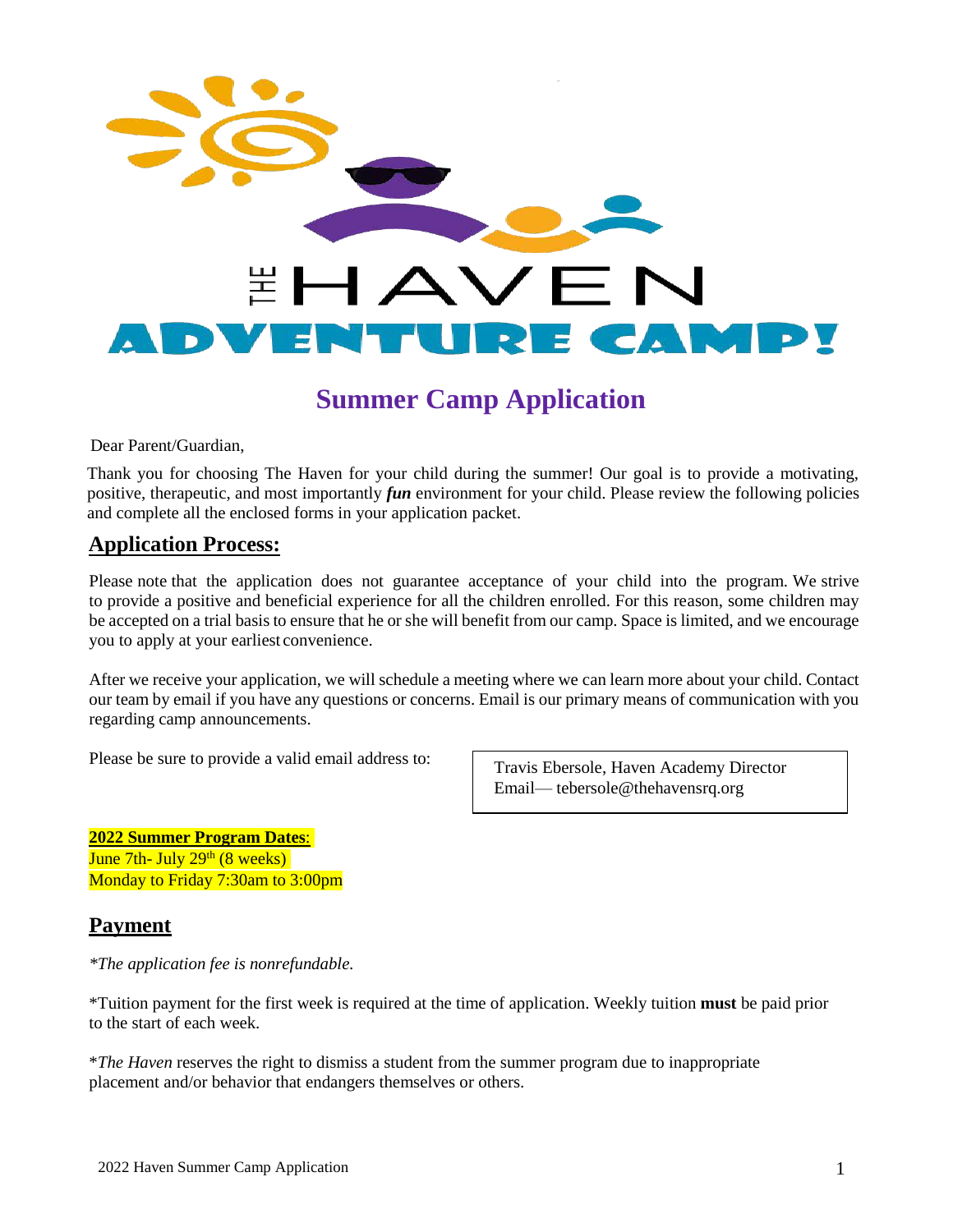

### **Sick Policy**

Your child will be sent home if he or she has any of the symptoms below.

For the well-being of all the program staff and other children, please keep your child at home if he or she has any of the following Symptoms:

- 1) A fever of 101 or higher. If you child has had a fever, he or she must be fever free for 24 hours before returning to the camp.
- 2) Vomiting
- 3) Visible mucus(green/yellow)
- 4) Conjunctivitis (pink eye)
- 5) Diarrhea
- 6) Head Lice

Children exhibiting the above symptoms will be sent home.

### **Pick up**

Your child *must* be picked up at the allotted time. A late fee of \$1 will be incurred for every 5 minutes that the parent/guardian islate. This charge will be reflected on your next invoice.

### **Supplies**

All students are required to bring lunch, drinks and daily snacks.

| I have reviewed the above policy and hereby give my consent for my child |                |  |
|--------------------------------------------------------------------------|----------------|--|
| participate in the 2021 Summer Camp.                                     | (Child's name) |  |

| <b>Parent/Guardian Signature</b> | Date |
|----------------------------------|------|
|----------------------------------|------|

**Witness Date**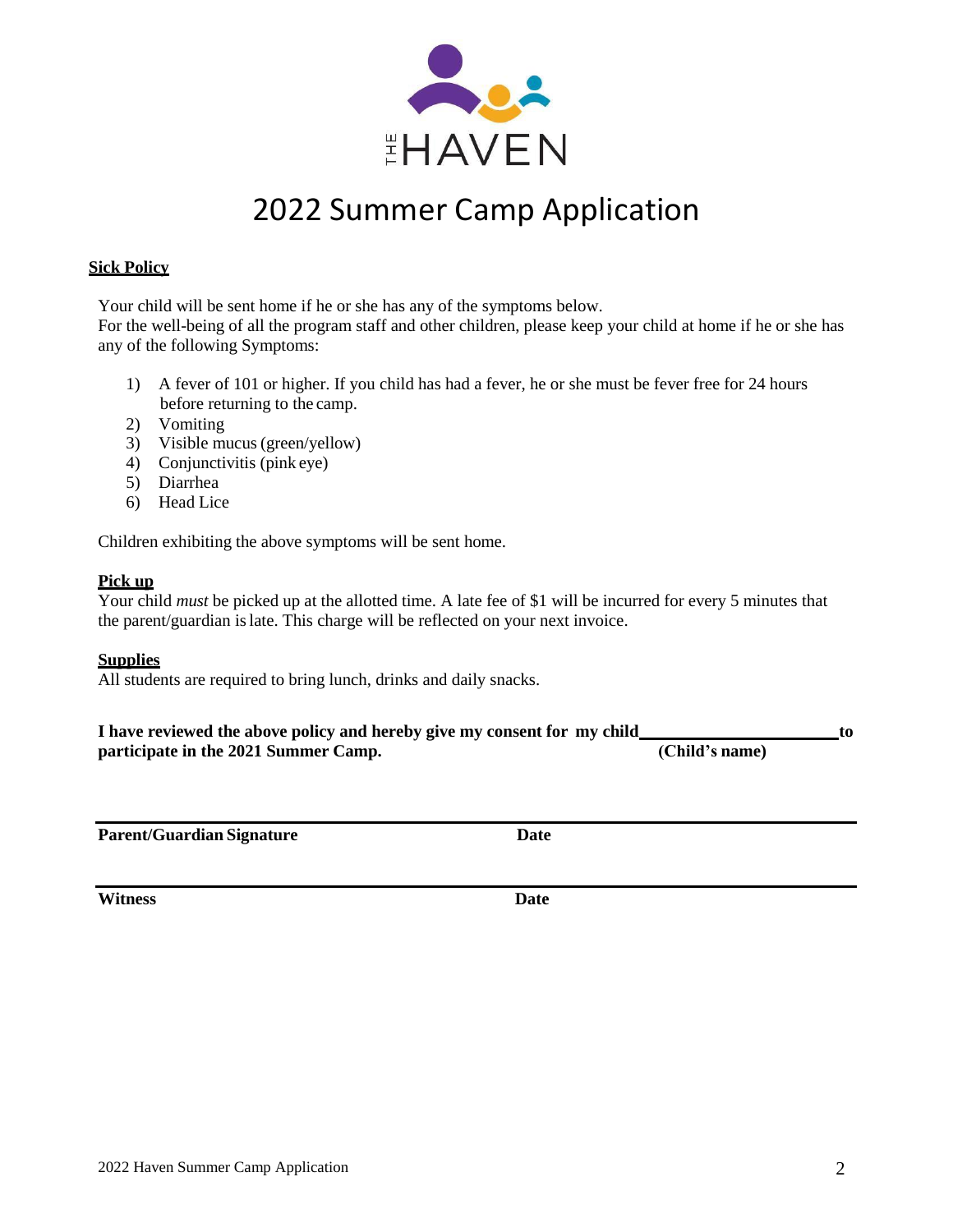

| Please indicate the weeks you would like to enroll your child.                                          |
|---------------------------------------------------------------------------------------------------------|
| <b>Blast Off Into Summer Week June 7th-10th</b>                                                         |
| Time Traveler Week June 13th-17th                                                                       |
| Shark Week June 20 <sup>th</sup> -24 <sup>th</sup>                                                      |
| Culinary Week June 27 <sup>th</sup> -July 1 <sup>st</sup>                                               |
| Sensory Week July 6 <sup>th</sup> -8 <sup>th</sup> (Camp closed July 4 <sup>th</sup> -5 <sup>th</sup> ) |
| Hollywood Week July 11 <sup>th</sup> -15 <sup>th</sup>                                                  |
| $\Box$ Art Week July 18 <sup>th</sup> -22 <sup>nd</sup>                                                 |
| Battle of the Champions Week July 25 <sup>th</sup> -29 <sup>th</sup> (Last week of camp)                |
|                                                                                                         |
|                                                                                                         |

### **Tuition**

| Do you currently attend Haven Academy? Circle YES | <sub>or</sub> | $\underline{\mathrm{NO}}$ |
|---------------------------------------------------|---------------|---------------------------|
| <b>Request for Scholarship Assistance</b>         |               |                           |

### **Weekly Camp tuition:**

*\$135* per week *All weeks registered must be paid the Friday before the week begins Registration fee \$50 (non refundable, one time fee)*

\*\*\*\*\* There are no cancellations. Please understand that when you register for the week your seat is reserved and does not allow for another child to attend. Should you choose not to attend a week you registered for you are still responsible for payment for that week. \*\*\*\*

\*We **DO NOT** offer day rates, weekly only\*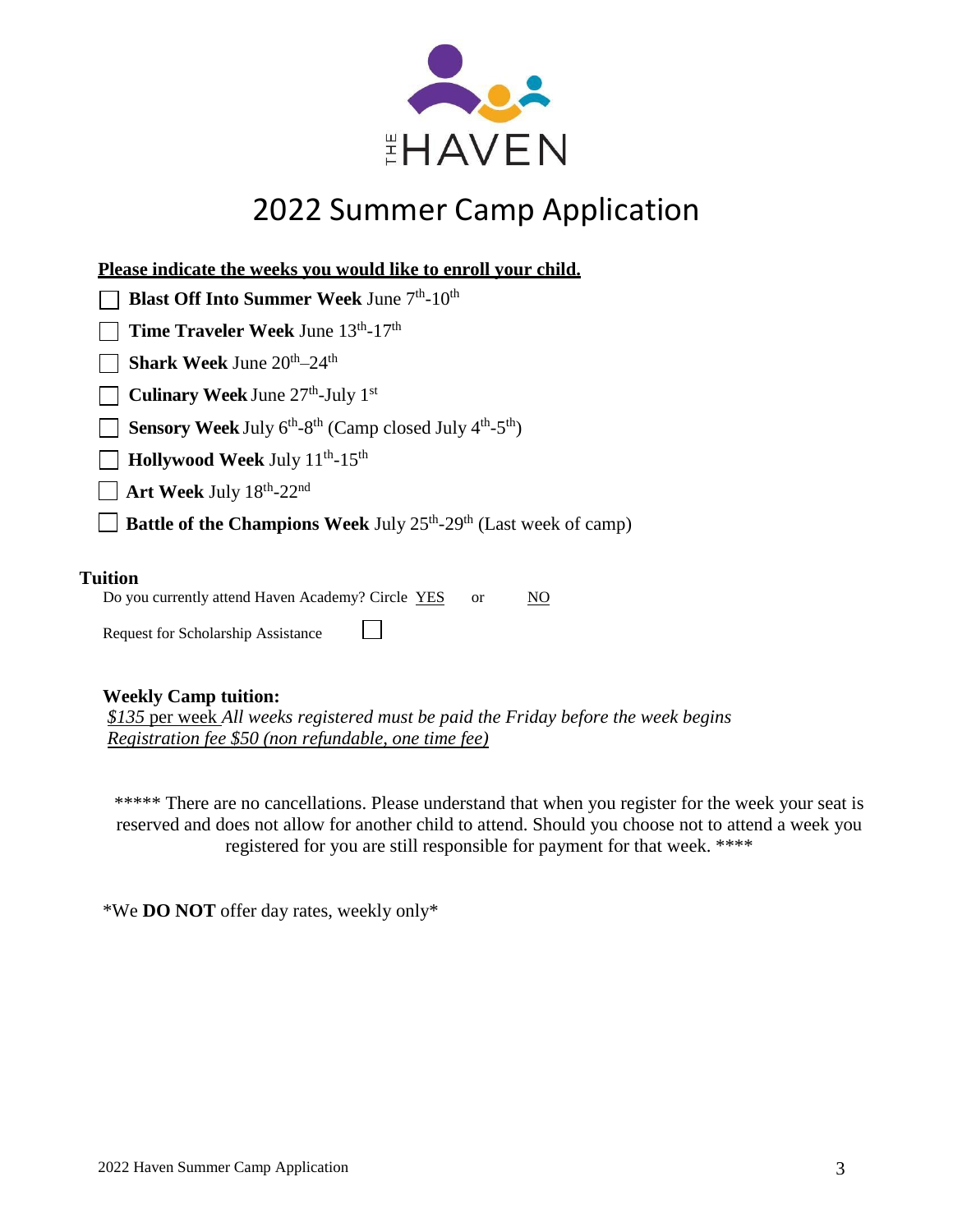

| <b>Background Information:</b>                                           |                                                                                                                                                                                                                                                               |  |  |  |  |
|--------------------------------------------------------------------------|---------------------------------------------------------------------------------------------------------------------------------------------------------------------------------------------------------------------------------------------------------------|--|--|--|--|
|                                                                          | Parent/Guardian's Name: Date of Birth: Date of Birth:                                                                                                                                                                                                         |  |  |  |  |
|                                                                          |                                                                                                                                                                                                                                                               |  |  |  |  |
| <b>McKay Scholarship Matrix (circle one):</b> 251                        | 252<br>253<br>254<br>255                                                                                                                                                                                                                                      |  |  |  |  |
| What classroom setting is your child currently enrolled?                 |                                                                                                                                                                                                                                                               |  |  |  |  |
|                                                                          |                                                                                                                                                                                                                                                               |  |  |  |  |
|                                                                          |                                                                                                                                                                                                                                                               |  |  |  |  |
|                                                                          | Home Telephone: (Changelen and Cell phone: (Changelen and Cell phone: (Changelen and Cell phone: (Changelen and Cell phone: (Changelen and Cell phone: (Changelen and Cell phone: (Changelen and Cell phone: (Changelen and Ce                                |  |  |  |  |
|                                                                          |                                                                                                                                                                                                                                                               |  |  |  |  |
|                                                                          | Home Telephone: (Call phone: (Cell phone: (Call phone: (Call phone: (Call phone: (Call phone: (Call phone: (Call phone: (Call phone: (Call phone: (Call phone: (Call phone: (Call phone: (Call phone: (Call phone: (Call phone<br>Email: <u>International</u> |  |  |  |  |
|                                                                          |                                                                                                                                                                                                                                                               |  |  |  |  |
| Please list the name(s) of individuals authorized to pick up your child: |                                                                                                                                                                                                                                                               |  |  |  |  |
|                                                                          | Relationship: 2000                                                                                                                                                                                                                                            |  |  |  |  |
|                                                                          |                                                                                                                                                                                                                                                               |  |  |  |  |
| 2022 Haven Summer Camp Application                                       | 4                                                                                                                                                                                                                                                             |  |  |  |  |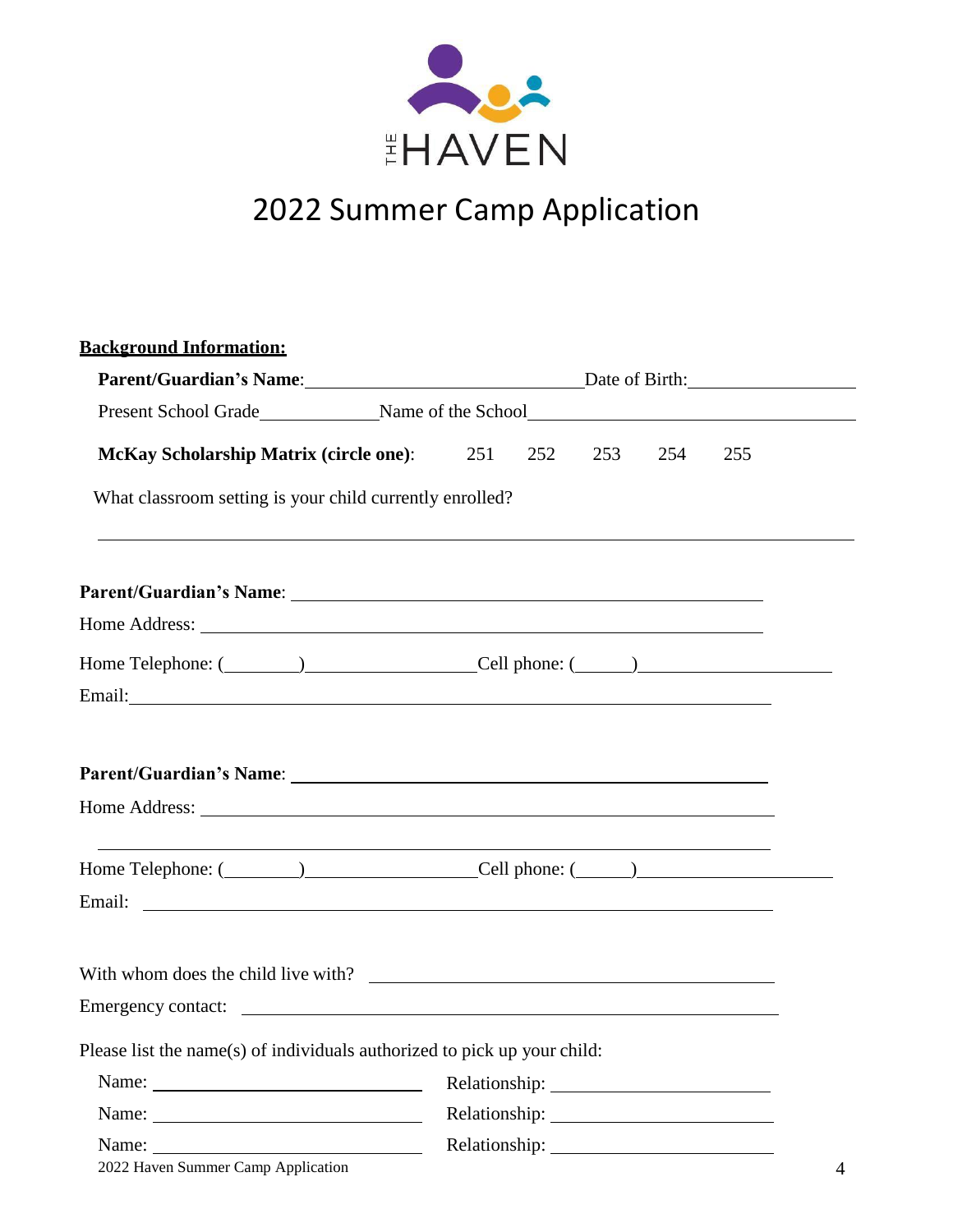

# 2022 Grade Summer Camp Application

What motivates your child? (List any items, activities, or foods your child likes)

Are there any behavior concerns that we should be aware of:

| My child can communicate using at least 3-5 word sentences.                                                    | Yes         | N <sub>0</sub> |
|----------------------------------------------------------------------------------------------------------------|-------------|----------------|
| My child will participate in group instruction for at least 5 minutes without<br>engaging in problem behavior. | $\vert$ Yes | No             |
| My child engages in frequent aggressive or disruptive behavior.                                                | Yes         | No             |

What concerns you about your child's social interaction?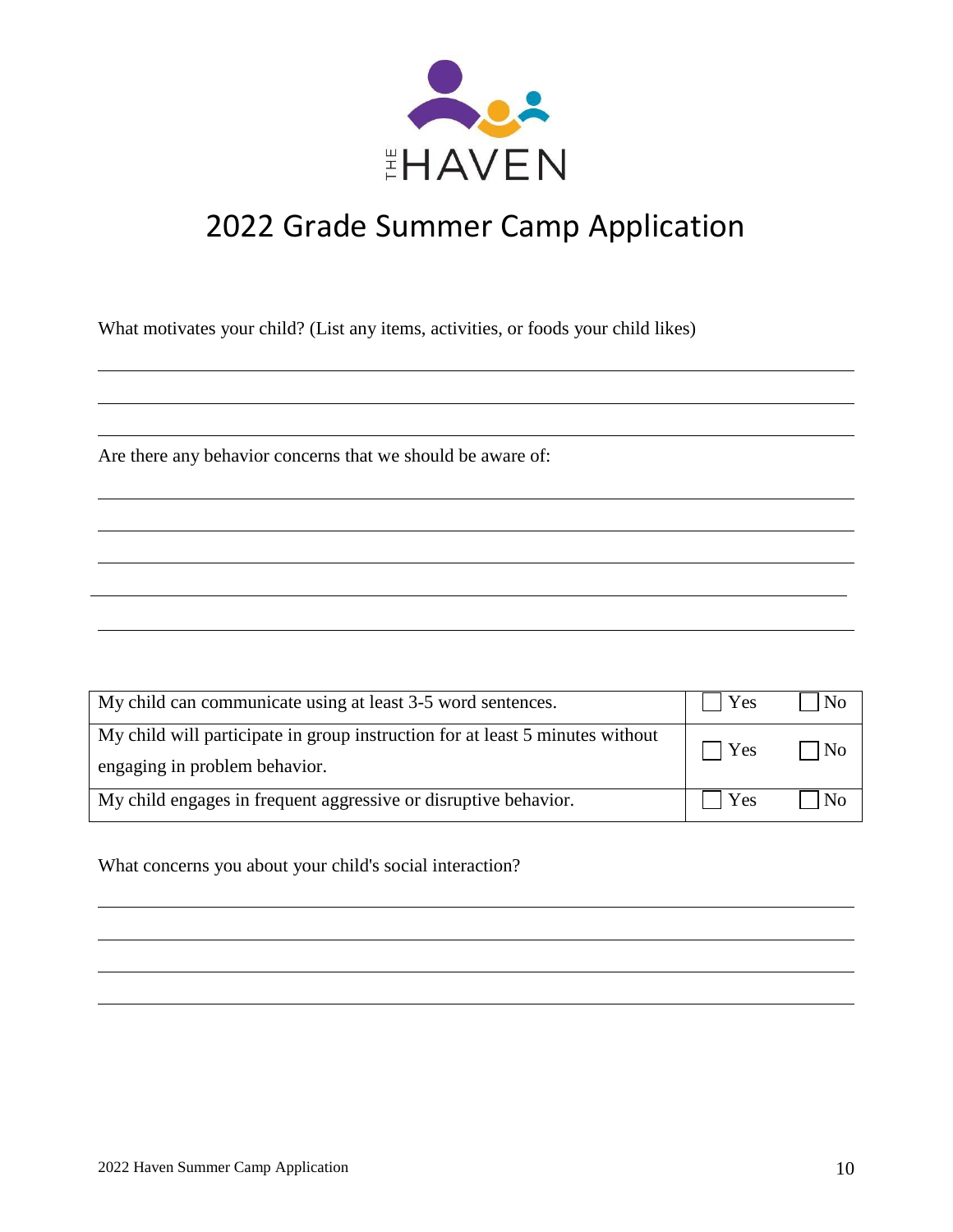## **2022 Summer Camp Health Information (To be completed by parent/guardian)**

|                 | Child's Name:                                    |         |             | DOB:    | Age: $\overline{\phantom{0}}$ |
|-----------------|--------------------------------------------------|---------|-------------|---------|-------------------------------|
| Male            | Female                                           | Height: | in.         | Weight: | lbs.                          |
|                 | In case of illness or emergency, please contact: |         |             |         |                               |
|                 |                                                  |         |             |         |                               |
|                 | Street number                                    |         | City        |         | Zip Code                      |
| Day Time Phone: |                                                  |         | Cell Phone: |         |                               |

# **Health History**

What is your child's primary disability (Secondary if applicable):

| Assistance in restroom? No No No                 |     |                |
|--------------------------------------------------|-----|----------------|
| Wear pull-ups?                                   | Yes | N <sub>o</sub> |
| Assistance being fed/eating? ______Yes _______No |     |                |
| Vision/hearing impairments? ______Yes _______No  |     |                |
| History of Seizures? No No No                    |     |                |
| Please explain any additional comments:          |     |                |
|                                                  |     |                |
|                                                  |     |                |
|                                                  |     |                |

### ASSISTIVE DEVICES: (please circle)

Hearing aid Dentures Glasses/contact lens Communication device Wheelchair Walker Positioning device Other Christmas Communication of the United States Other Christmas Communication of the United States Other Christmas Communication of the United States Other Christmas Communication of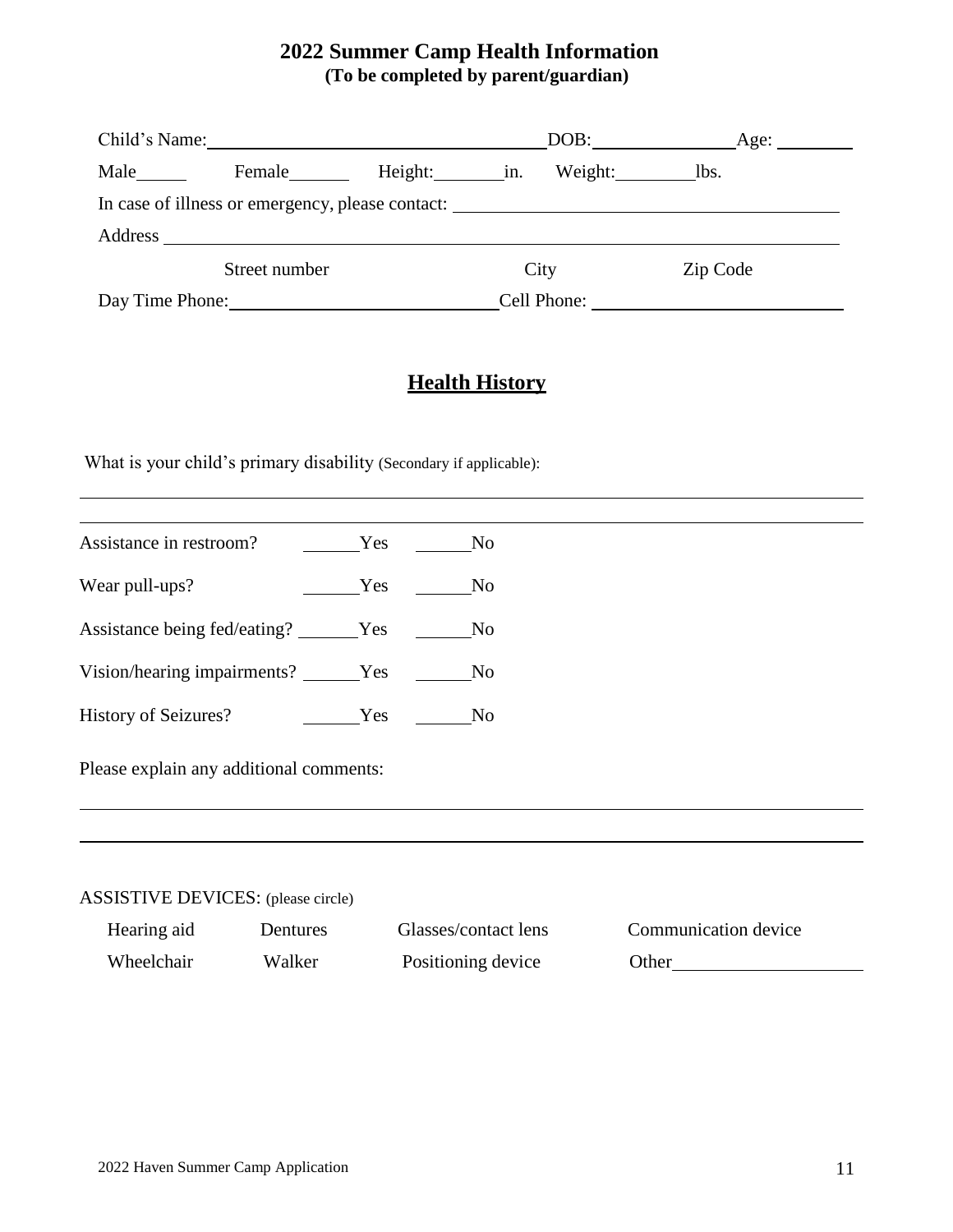Please be specific in answering the following:

Adventure Camp staff do not administer medication at any time unless in the event of a life threatening emergency ie; Epi-pen, seizure medication,

| <b>MEDICATION</b> | <b>DOSAGE</b> | ROUTE/             | DIAGNOSIS / REASON | PRESCRIBING   |
|-------------------|---------------|--------------------|--------------------|---------------|
|                   |               | <b>APPLICATION</b> |                    | <b>DOCTOR</b> |
|                   |               |                    |                    |               |
|                   |               |                    |                    |               |
|                   |               |                    |                    |               |
|                   |               |                    |                    |               |
|                   |               |                    |                    |               |
|                   |               |                    |                    |               |
|                   |               |                    |                    |               |
|                   |               |                    |                    |               |

| Does your child have physical restrictions/limitations? | Yes | N <sub>0</sub> |
|---------------------------------------------------------|-----|----------------|
| If yes, explain:                                        |     |                |

Does your child have any allergies? If yes, please explain:

Does your child have any food allergies or sensitivities? If yes, please explain:

*Any dietary restrictions?* No Yes No

If yes, explain: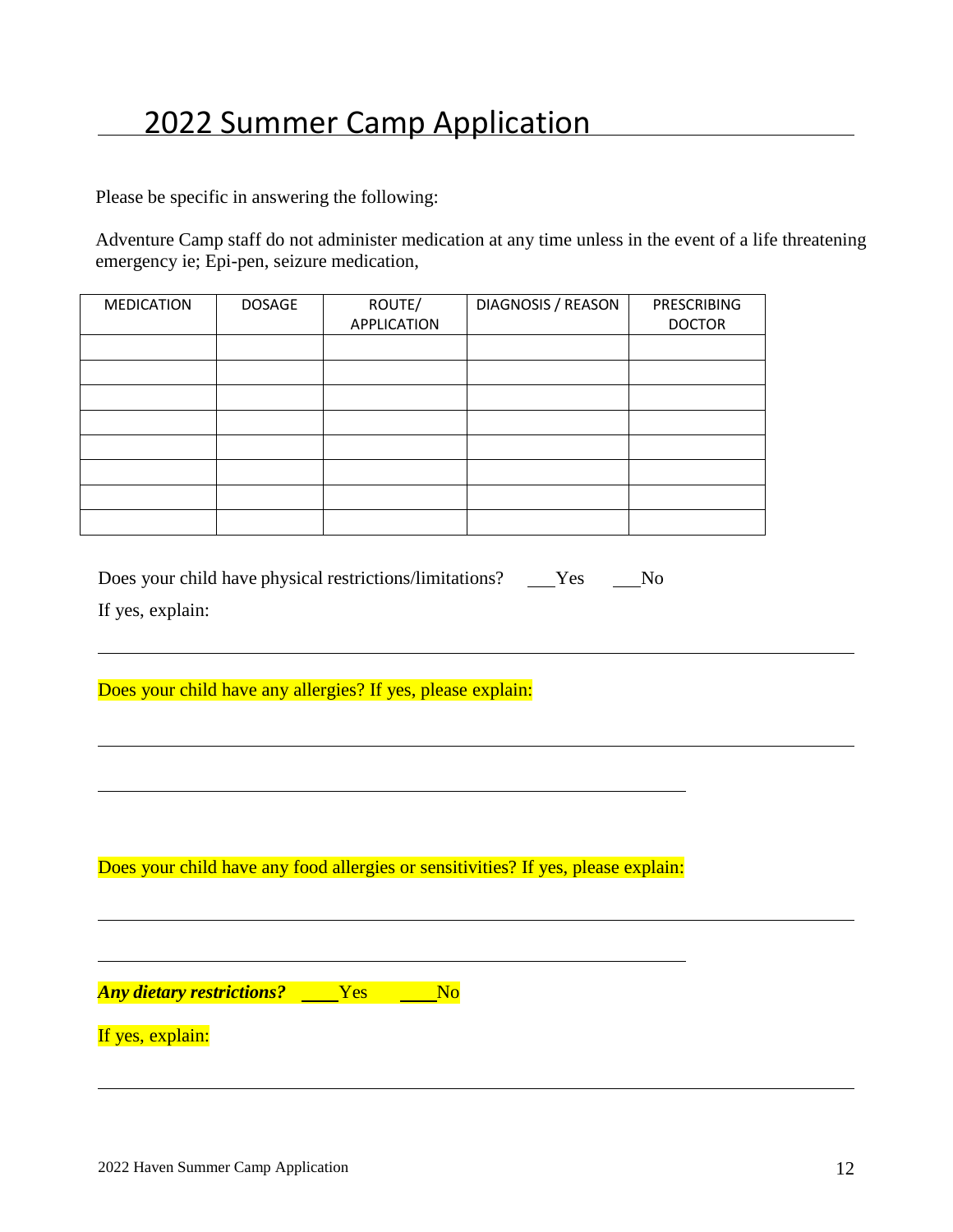## **IN CASE OF EMERGENCY**

| Hospital of choice (in the event of emergency): _________________________________ |      |          |
|-----------------------------------------------------------------------------------|------|----------|
| Your child's physicians full name:                                                |      |          |
| <b>Street Number</b>                                                              | City | Zip Code |
| Phone Number:                                                                     |      |          |

I hereby attest that to the best of my knowledge, the child named above is in good health and physically and mentally able to participate in all program activities, except as previously noted. In case of a medical emergency, in which I cannot be contacted, I hereby give permission to the Haven to seek proper medical treatment for the child named above.

Parent/guardian: Date:

# **2022 Summer Camp Release Forms**

## **Photo and Video Taping Release**

I hereby give consent for photography and video taping of my child that will only be used by The Haven for educational, training and promotional purposes only. Photos or videos containing image of my child may be posted on the organization's website or social media page.

Parent/Guardian Signature: Date: Date: Date:

# **Liability Release**

I acknowledge that my child has been accepted and permitted to participate in the summer camp. I hereby release, discharge, and waive The Haven, and their employees from all liability for injuries, loss or damages, and any claims for damage on account of any injuries to my child or his or her property while in the summer program. I have agreed to emergency treatment by a physician or hospital in the event that I cannot be reached. I have disclosed all relevant information regarding my child's health condition.

| Parent/Guardian Signature: | Date: |
|----------------------------|-------|
|                            |       |